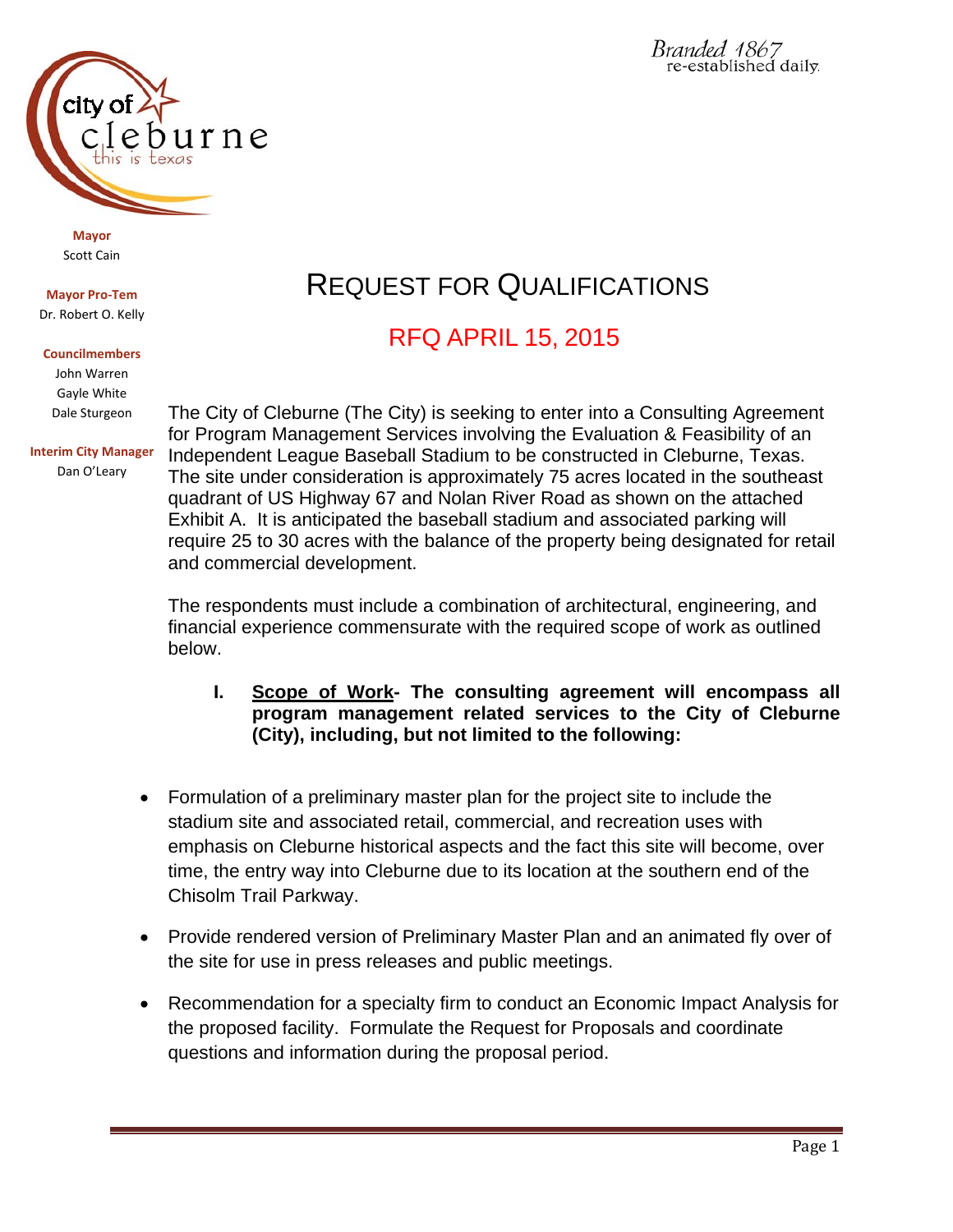

- Recommendation for a Sports Architecture Firm with experience in similar type venues to assist in finalization of the Preliminary Master Plan and produce schematic design of proposed venue.
- Assist City in formulating financial projections relative to stadium operations, hard construction costs, and ongoing maintenance costs for the facility.

### **II. Proposal Requirements**

- Respondents shall provide a written response to this RFQ. Please limit the response to no more than twenty-five (25) type written pages. Firm expertise with similar projects will be considered, as will expertise with all respects to the Scope of Work.
- Respondents shall identify applicable relevant experience in Program Management Services of this type.
- Respondents must clearly define their approach to each of the scope items and how their proposed approach is the most appropriate for the item.
- Respondents shall provide an estimate of time to accomplish each of the scope items.
- Respondents must identify key staff that will work on the project. An organizational chart is helpful but not mandatory.
- Respondent shall provide proof of current certificate of insurance for professional liability

### **III. Selection Process**

City staff will review the submittal of each Respondent for completeness and responsiveness to the RFQ. City staff may conduct interviews of a short list of qualified firms, at its option.Submittals shall be evaluated on the following criteria:

- Qualifications of Firm -25%
- Project understanding-approach/scope-35%
- Past performance of completed projects of similar scales, complexity, and budget. Including budget management, scheduling, contract performance, safety record, and litigtion-20%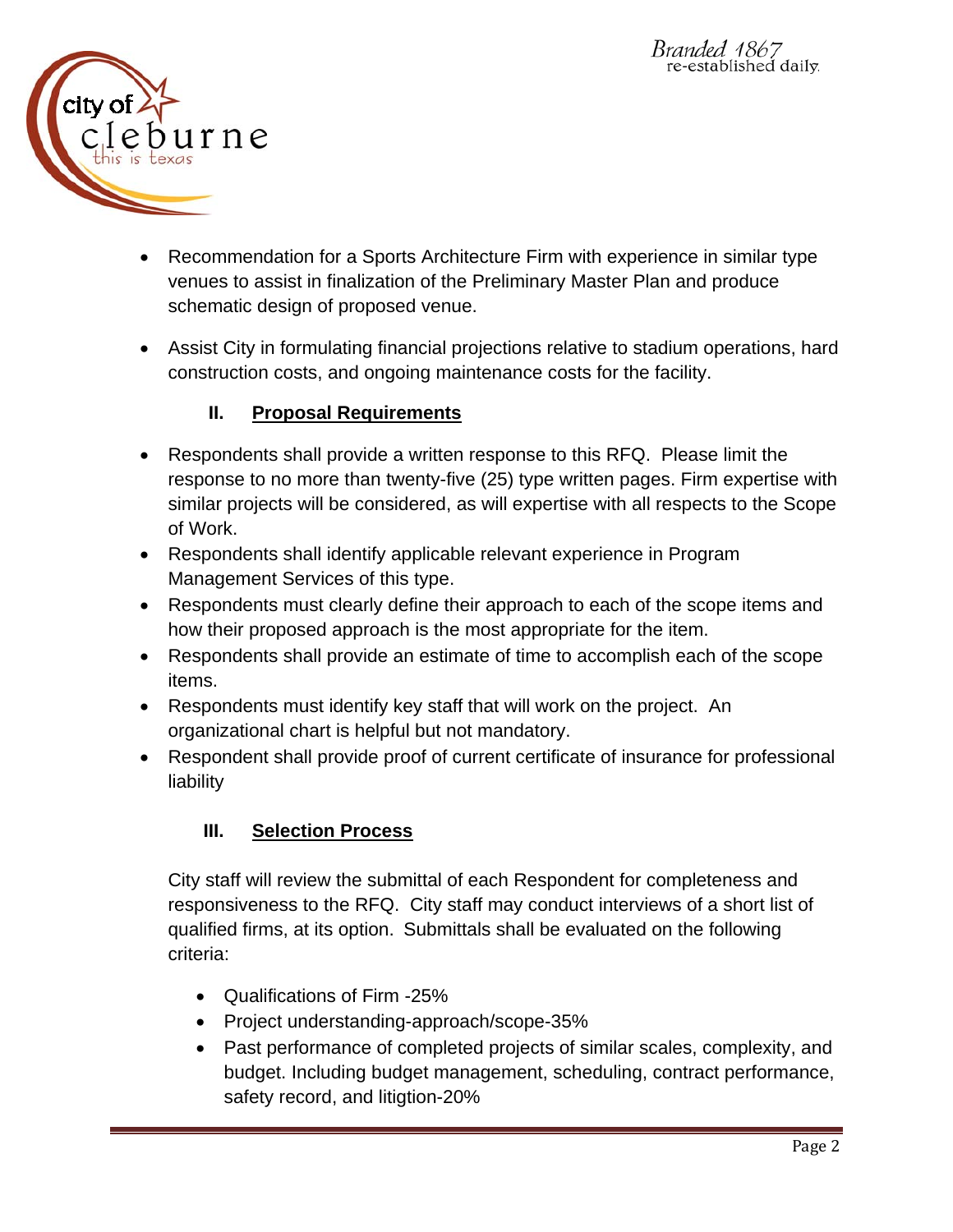

 Familiarity of Firm with Project and City -20%. Following ranking of the statement of qualifications, the City will enter into contract negotiations with the firm deemed most qualified. If an acceptable agreement cannot be reached, negotiations will commence with the second ranked firm. The final decision on contract award will be made by the Cleburne City Council.

The City of Cleburne reserves the right to reject any and all responses to this RFQ and reissue the RFQ at their discretion.

### **IV. Non-Disclosure**

Each Firm receiving this RFQ will sign a non-disclosure agreement and submit with qualifications. The same agreement must be executed by any subconsultants proposed with the submittal. It is imperative any information relative to this project be kept confidential until formal announcement by the City of Cleburne. The terms of the non-disclosure agreement shall survive final contract award to the successful Respondent.

### **V. Submittal Date**

- **All submittals are due to the City Manager's office no later than Wednesday, April 15 at 2:00 PM. City offices are located at 10 North Robinson Street, Cleburne, Texas 76033.**
- All submittals must be in the possession of the CITY MANAGER'S OFFICE at or before the date and time specified. Submittals received by mail after that time, whether postmarked prior, will not be accepted. It is the respondent's responsibility to allow sufficient time for the delivery of the response by whatever means selected by the responder.
- Please provide three (3) sets of the response to this RFQ. Spiral binding is acceptable. Please do not submit responses in three ring binder type folders.